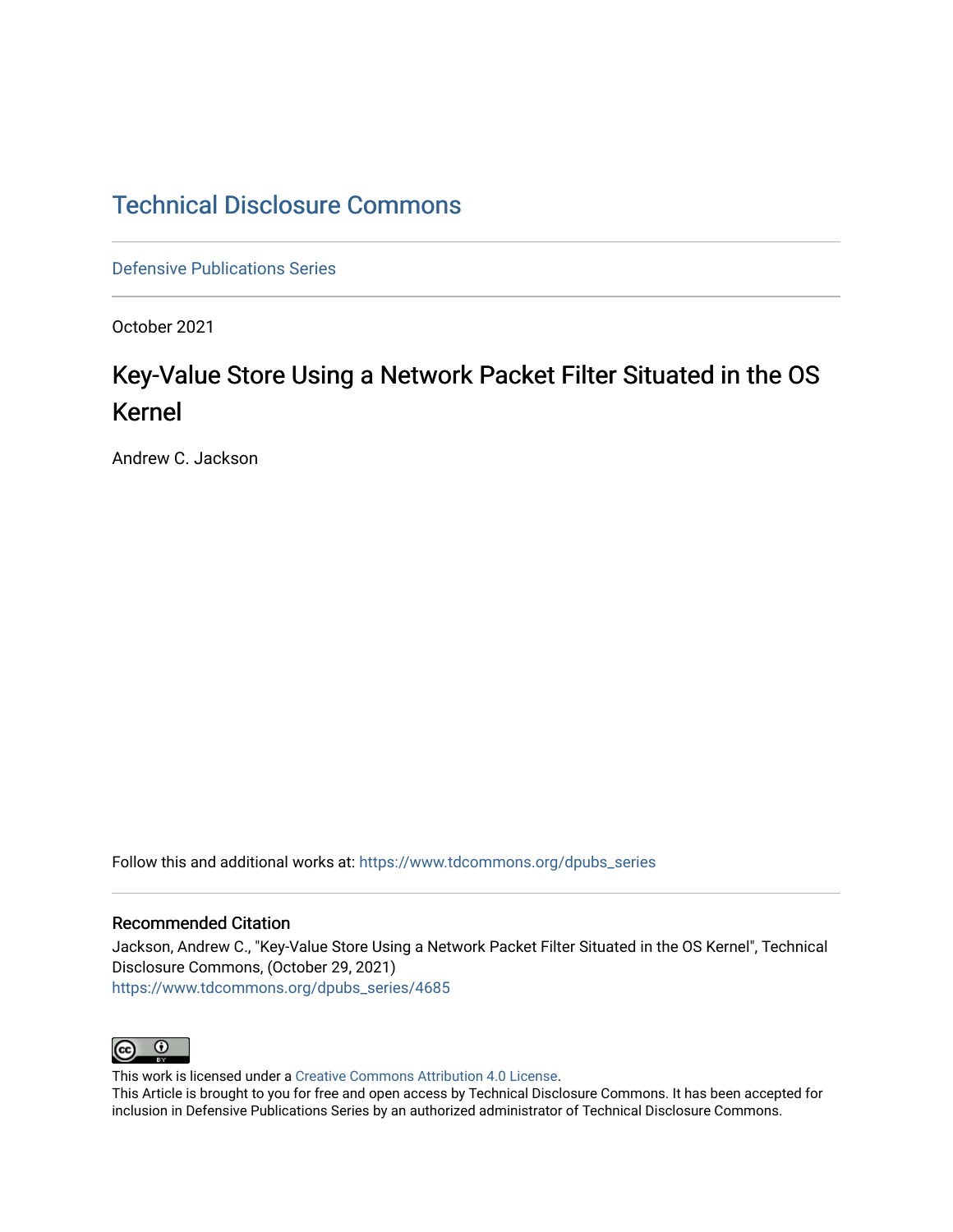# **Key-Value Store Using a Network Packet Filter Situated in the OS Kernel**  ABSTRACT

When thousands of machines coordinate a small piece of information, a network keyvalue store can struggle to keep up with the query load. An underlying cause of the capacity bottleneck is that the key-value store is usually held in user space, not kernel space. This disclosure leverages the run-in-kernel capabilities of a network packet filter to deliver very fast responses to key-value (hash map) requests. The network packet filter is capable of communicating with hash-map type memory accesses and can rewrite and redirect packets. When assembled this way, a packet with the query key can be returned to the requester with the value, with the entire request-response operation taking place in kernel space.

# KEYWORDS

- Key-value store
- Hash map
- Berkeley packet filter (BPF)
- Enhanced BPF (eBPF)
- Packet filter
- Associative array
- Network key-value
- OS Kernel
- Kernel space processing
- Distributed computing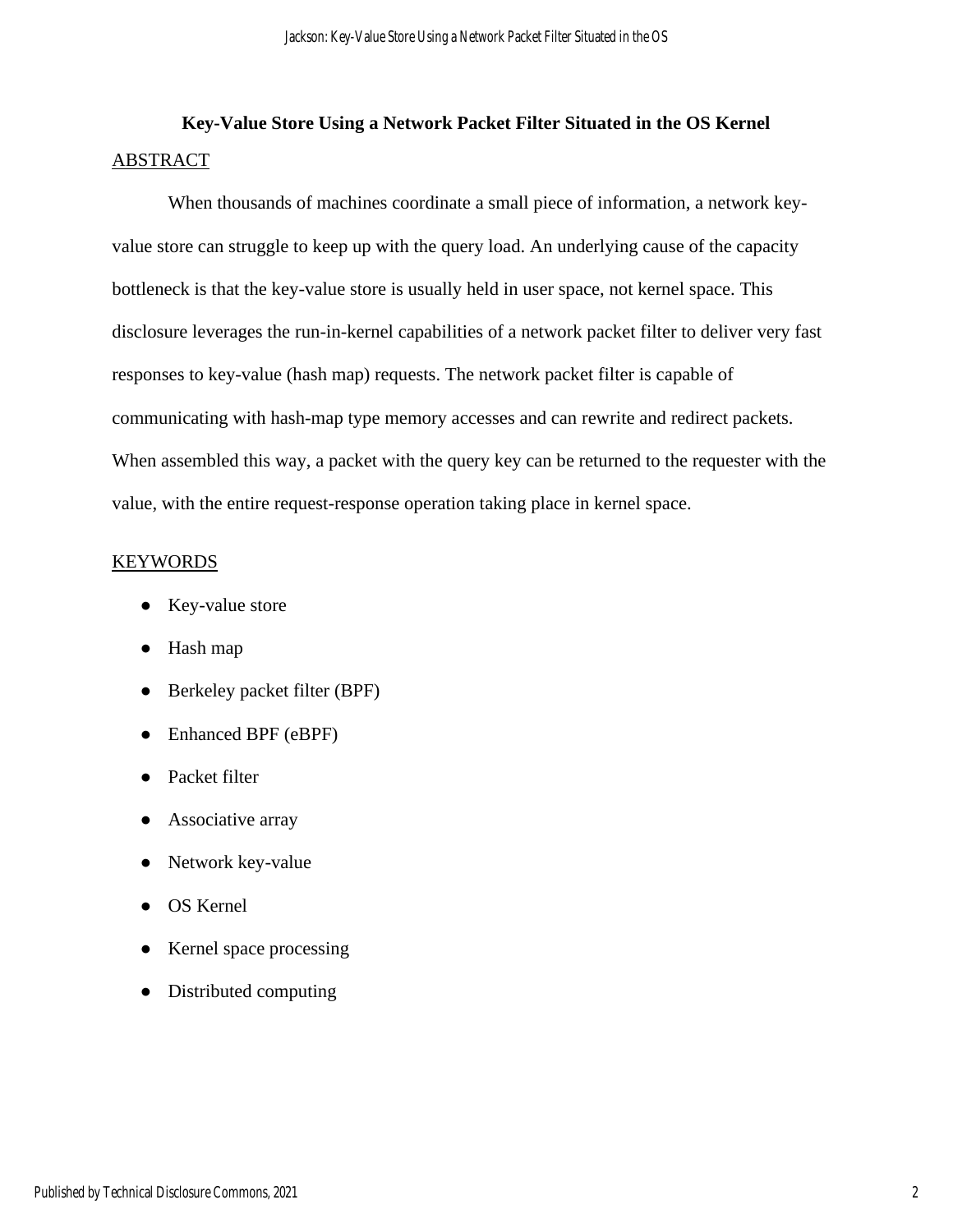## **BACKGROUND**



**Fig. 1: (a) A distributed computation served by a single node; (b) The single node becomes a bottleneck**

Fig. 1(a) illustrates a distributed computation in which compute nodes  $\{a, b, c\}$  access a dynamic state stored in a key-value node P. For example, the dynamic state can be a version of a dataset that any of the compute nodes can update. In the simplest design, the key-value node serves, upon request, the latest value of the (potentially fast-changing) state to a compute node. The key-value node has a maximum capacity  $n-1$ . If the number of compute nodes accessing the key-value node reaches *n* or greater, as illustrated Fig. 1(b), then the key-value node may no longer be available (in the sense of the consistency-availability-partition-tolerance (CAP) theorem).

While other topologies explore CAP trade-offs, the physical limit of per-machine loading capacity affects all consistent options. When thousands of machines coordinate a small piece of information, a network key-value store can struggle to keep up with the query load. As explained below, an underlying cause of the capacity bottleneck is that the key-value store is usually held in user space, not kernel space.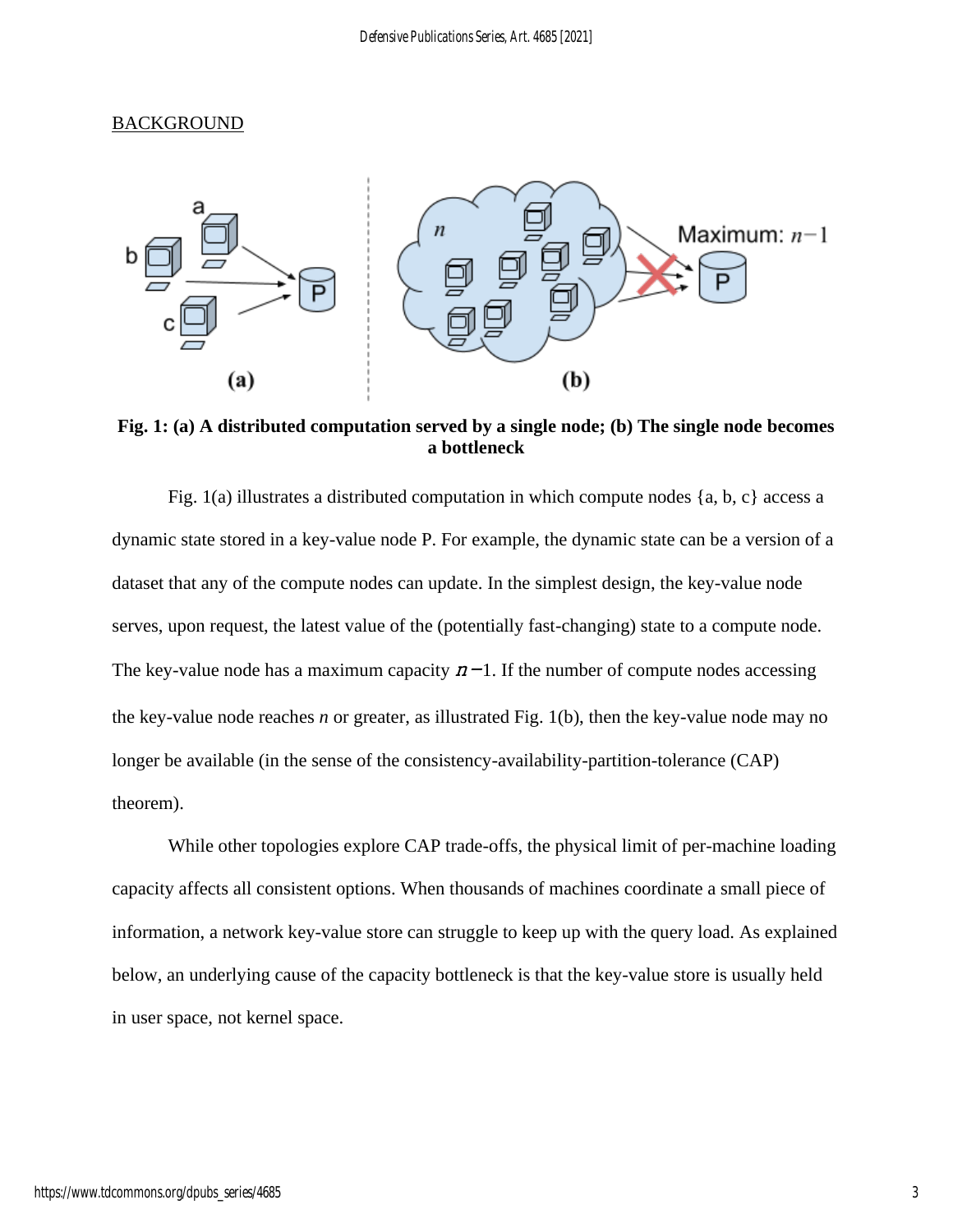

**Fig. 2: A user-space key-value store takes substantial time to respond**

Fig. 2 illustrates a network key-value database (also known as a request-response server) that operates in user space (as opposed to kernel space). Handling an incoming packet in kernel memory requires many time-consuming steps, e.g., copying the data into user memory (which in turn involves memory allocation and deallocation); switching context; passing to a user-space handler; etc., before it reaches the key-value store (also known as hash map). On the return journey from the key-value store, the response requires an equivalent number of steps. It is the presence of the many processing steps that results in slow responses, which in turn limits the availability of the key-value node.

Distributed computation tasks such as MapReduce cycles run across tens of thousands of machines, sometimes over multiple days of runtime. If some knowledge is found that must integrate into all ongoing processing tasks, communication across all these nodes can be difficult.

A network packet filter, such as the enhanced BPF (eBPF), has a programming facility that provides checked code that can run in-kernel on raw packet data that comes in through an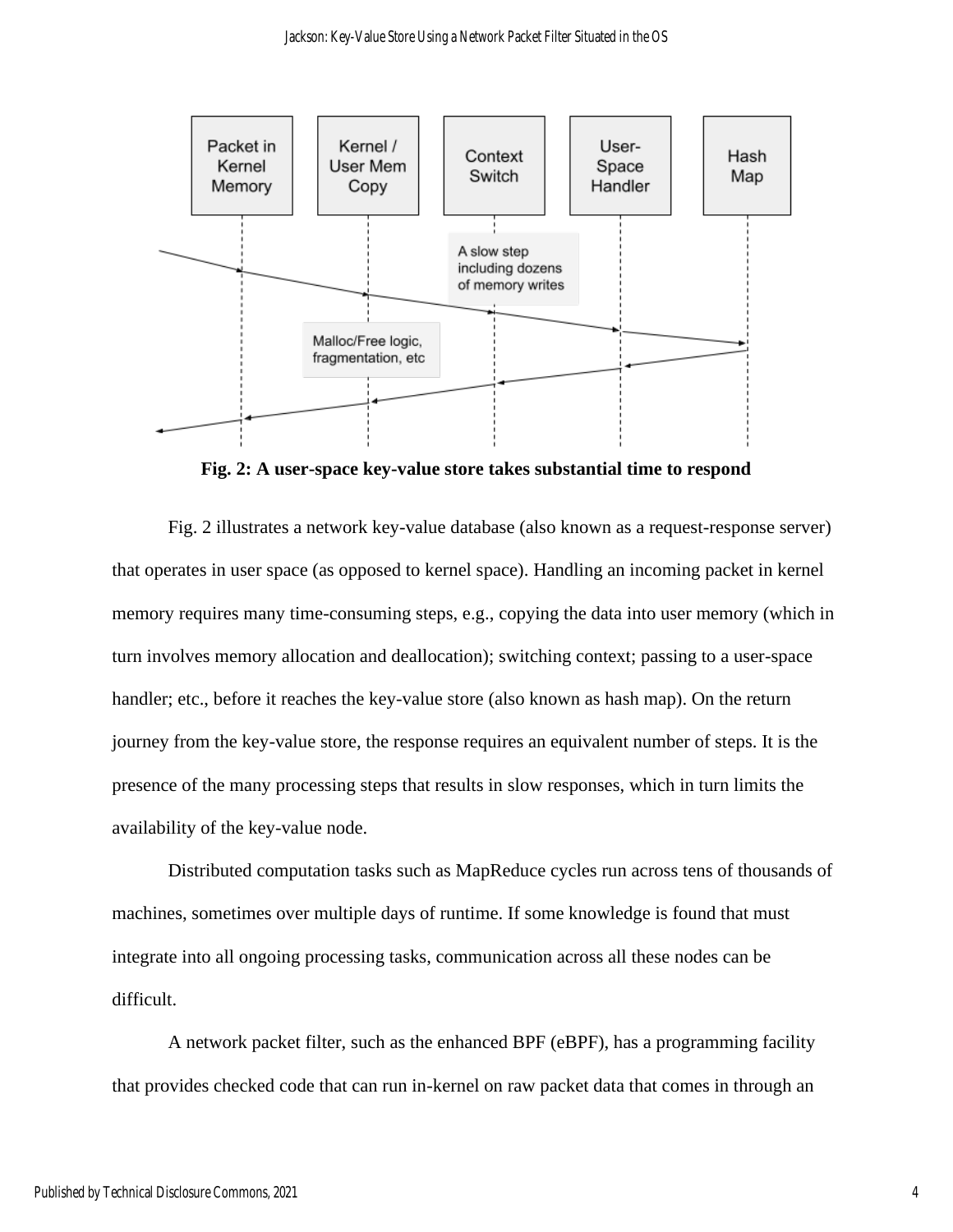open port. Such a network packet filter is capable of communicating with hash-map type memory accesses and can rewrite and redirect packets.

## DESCRIPTION

This disclosure leverages the run-in-kernel capabilities of a network packet filter to deliver very fast responses to hash map requests. The network packet filter is capable of communicating with hash-map type memory accesses and can rewrite and redirect packets. When assembled this way, a packet with the query "key" can be returned to the requester with the value, with the entire request-response operation taking place in kernel space.



**Fig. 3: A kernel-space key-value store that leverages a network packet filter**

Fig. 3 illustrates a kernel space network key-value store that leverages a network packet filter. A packet in kernel memory is processed by a filter handler, e.g., an eBPF handler, and the key carried by the packet is returned by the kernel hash map. Effectively, the key-value database is based on an eBPF packet handler, which acts as a request-response engine.

The entire request-response operation occurs within the kernel, such that the overhead of kernel space to user space transformation (and back) is avoided. There are no context switches, memory allocations or deallocations that consume time. The eBPF prover ensures code safety,